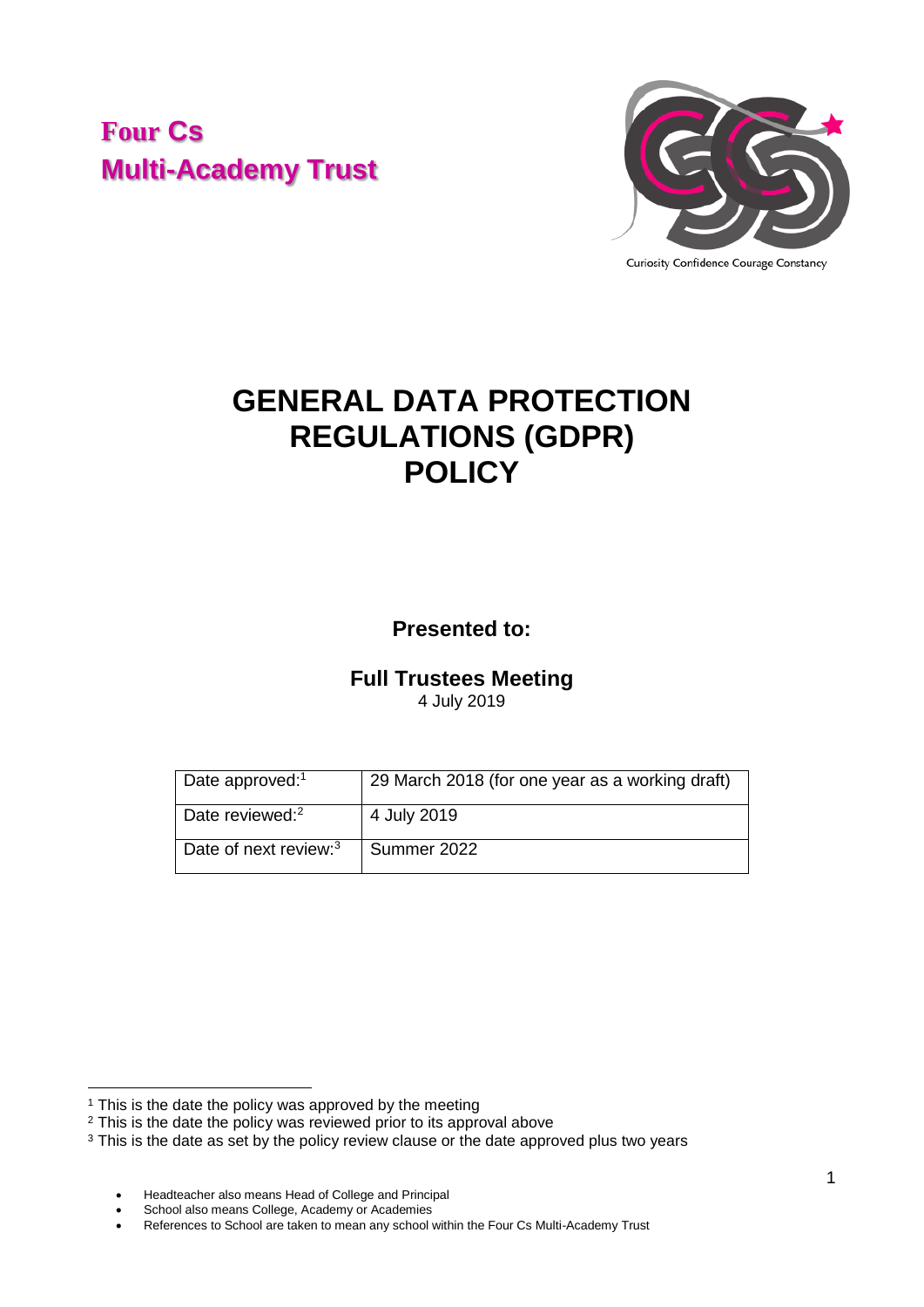*Note that in the context of the Protection of Freedoms Act 2012, a "child" means a person under the age of 18.*

#### **1.0 General Data Protection Regulations (GDPR)**

- 1.1 The Four Cs Trust, and its respective schools, collects and uses personal information about staff, student/pupils, parents and other individuals who come into contact with the Trust and its schools. This information is gathered in order to enable it to provide education and other associated functions.
- 1.2 Information includes contact details, National Curriculum assessment results, attendance information, personal characteristics such as ethnic group, special educational needs and any relevant medical information.
- 1.3 In addition, there may be a legal requirement to collect and use information to ensure that the Trust complies with its statutory obligations. From time to time Trust schools are legally required to pass on some of this data to others. This includes the Local Authority (LA), to other schools to which a student/pupil is transferring, to the Department for Education (DfE) and to the Qualifications and Curriculum Authority (QCA) which is responsible for the National Curriculum and associated assessment arrangements.
- 1.4 Local Authorities use information about student/pupils to carry out specific functions for which it is responsible. For example, the assessing of any Special Educational Needs the student/pupil may have. It also uses the information to gather statistics to make essential decisions on, for example, funding schools, and to assess the performance of schools and set targets for them. It uses the statistics in such a way that individual student/pupils cannot be identified.
- 1.5 The Trust has a duty to be registered, as Data Controller, with the Information Commissioner's Office (ICO), detailing the information held and its use. These details are then available on the ICO's website. The Trust has a duty to issue a Privacy Notice to all students/pupils/parents/staff (see Appendix 1), this summarises the information held, why it is held and the other parties to whom it may be passed on.

### **2.0 Purpose**

2.1 This policy is intended to ensure that personal information is dealt with correctly and securely and in accordance with the General Data Protection Regulations (GDPR). It will apply to information regardless of the way it is collected, used, recorded, stored and destroyed, and irrespective of whether it is held in paper files or electronically. All staff involved with the collection, processing and disclosure of personal data will be aware of their duties and responsibilities by adhering to these guidelines.

#### **3.0 Roles and Responsibilities**

This policy applies to **all staff** employed by Trust schools, and to external organisations or individuals working on its behalf. Staff who do not comply with this policy may face disciplinary action.

#### 3.1 Trustees

The Trustees have overall responsibility for ensuring that Trust schools comply with all relevant data protection obligations.

Headteacher also means Head of College and Principal

School also means College, Academy or Academies

References to School are taken to mean any school within the Four Cs Multi-Academy Trust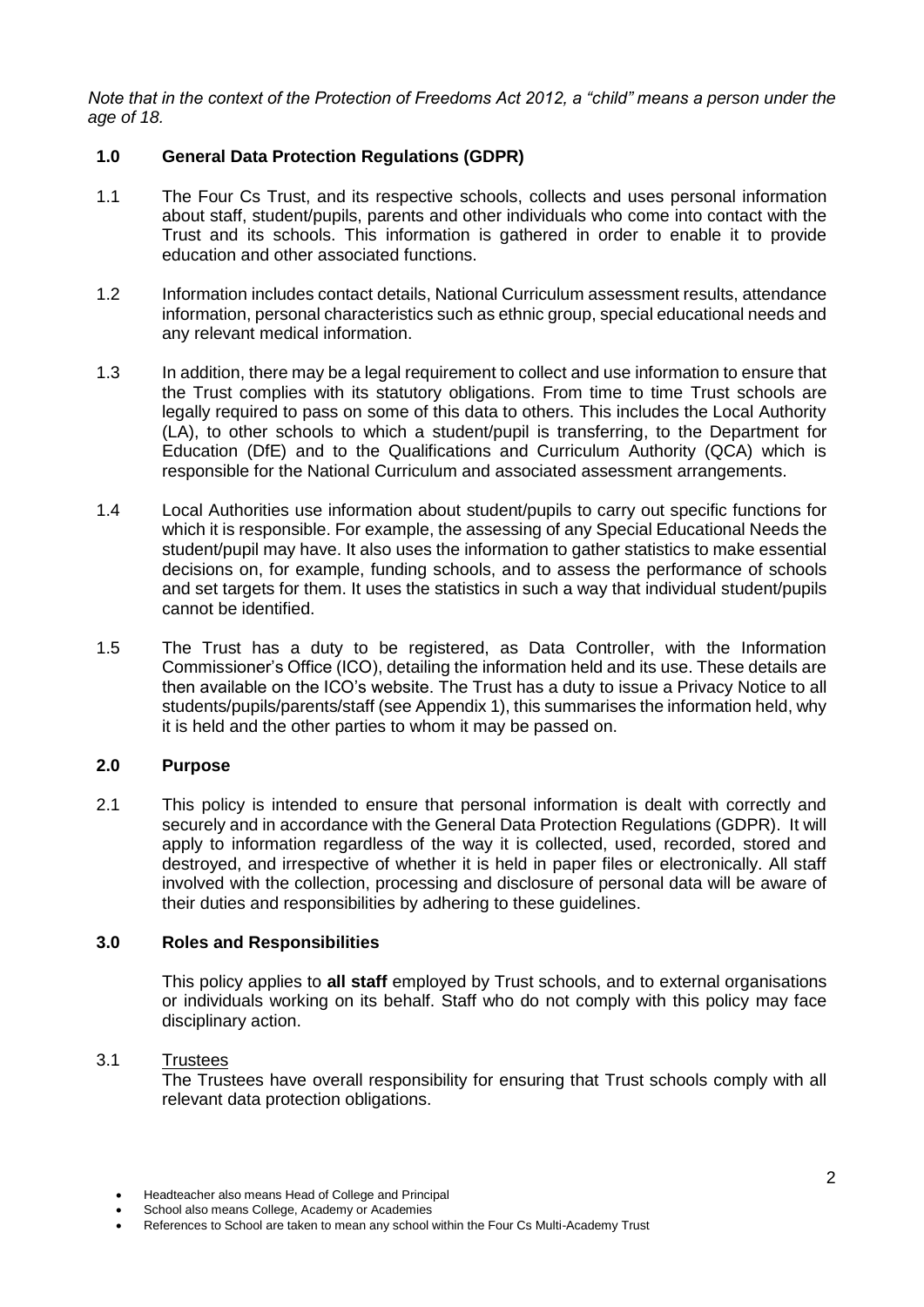### 3.2 Data Protection Officer

The Data Protection Officer (DPO) is responsible for overseeing the implementation of this policy, monitoring compliance with data protection law, and developing related policies and guidelines where applicable. The DPO is also the first point of contact for individuals whose data the school processes, and for the ICO.

The DPO will support the Trust schools and provide staff with a guidance booklet.

The DPO will provide an annual report of their activities directly to the Trust Board and, where relevant, report to the Trust their advice and recommendations on data protection issues within the Trust schools.

#### 3.3 Headteacher

The Headteacher of each Trust school acts as the representative of the data controller on a day-to-day basis.

#### 3.4 All staff

Staff are responsible for:

- Collecting, storing and processing any personal data in accordance with this policy
- Informing their respective Trust school of any changes to their personal data, such as a change of address
- Contacting the DPO in the following circumstances:
	- o With any questions about the operation of this policy, data protection law, retaining personal data or keeping personal data secure
		- $\circ$  If they have any concerns that this policy is not being followed
	- $\circ$  If they are unsure whether or not they have a lawful basis to use personal data in a particular way
	- $\circ$  If they need to rely on or capture consent, draft a privacy notice, deal with data protection rights invoked by an individual, or transfer personal data outside the European Economic Area
	- $\circ$  If there has been a data breach
	- $\circ$  Whenever they are engaging in a new activity that may affect the privacy rights of individuals
	- $\circ$  If they need help with any contracts or sharing personal data with third parties

#### **4.0 What is Personal Information?**

4.1 Personal information or data is defined as data which relates to a living individual who can be identified from that data, or other information held.

#### **5.0 General Data Protection Principles**

- 5.1 The General Data Protection Regulations establish 6 enforceable principles that must be adhered to at all times. Personal data must be:
	- Processed lawfully, fairly and in a transparent manner
	- Collected for specified, explicit and legitimate purposes
	- Adequate, relevant and limited to what is necessary in relation to the purposes for which the data is processed
	- Accurate and kept up to date
	- Kept in a form which permits identification of data subjects for no longer than is necessary for the purposes for which the data is processed
	- Processed in a way that ensures appropriate security of personal data.

Headteacher also means Head of College and Principal

School also means College, Academy or Academies

References to School are taken to mean any school within the Four Cs Multi-Academy Trust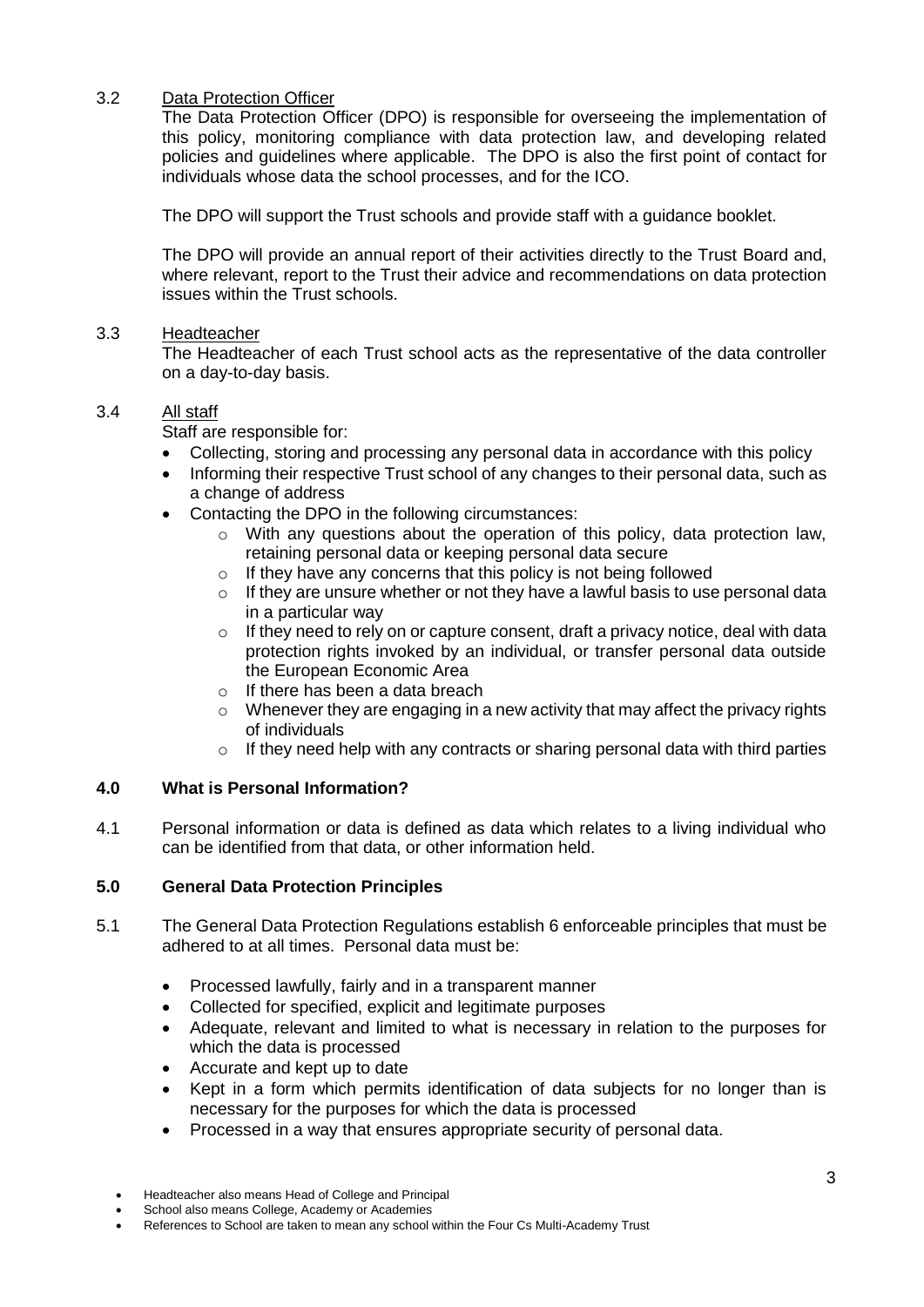### **6.0 General Statement**

- 6.1 The Trust is committed to maintaining the above principles at all times. Therefore, the Trust will:
	- Inform individuals why the information is being collected, when it is collected and the legal basis for collecting it
	- Inform individuals via Privacy Notices how information is shared, and why and with whom
	- Check the quality and the accuracy of the information it holds
	- Ensure that information is not retained for longer than is necessary
	- Ensure that when obsolete information is destroyed that it is done so appropriately and securely
	- Ensure that clear and robust safeguards are in place to protect personal information from loss, theft and unauthorised disclosure, irrespective of the format in which it is recorded
	- Share information with others only when it is legally appropriate to do so
	- Set out procedures to ensure compliance with the duty to respond to requests for access to personal information, known as Subject Access Requests
	- Ensure Trust staff are aware of and understand our policies and procedures

### **7.0 Individual Rights**

- 7.1 Under GDPR, individuals have the following rights:
	- The right to erasure
	- The right to restrict processing unless there is a legitimate legal basis for continuing to do so
	- The right to data portability
	- The right to object unless there is an overriding legitimate reason to continue
	- Rights in relation to automated decision-making or profiling

#### **8.0 Collecting personal data**

#### 8.1 Lawfulness, fairness and transparency

Trust schools will only process personal data where there are one of 6 'lawful bases' (legal reasons) to do so under data protection law:

- The data needs to be processed so that a Trust school can **fulfil a contract** with the individual, or the individual has asked a Trust school to take specific steps before entering into a contract
- The data needs to be processed so that a Trust school can **comply with a legal obligation**
- The data needs to be processed to ensure the **vital interests** of the individual eg to protect someone's life
- The data needs to be processed so that a Trust school, as a public authority, can perform a task **in the public interest,** and carry out its official functions
- The data needs to be processed for the **legitimate interests** of the Trust school or a third party (provided the individual's rights and freedoms are not overridden)
- The individual (or their parent/carer when appropriate in the case of a student/pupil) has freely given clear **consent**

Headteacher also means Head of College and Principal

School also means College, Academy or Academies

References to School are taken to mean any school within the Four Cs Multi-Academy Trust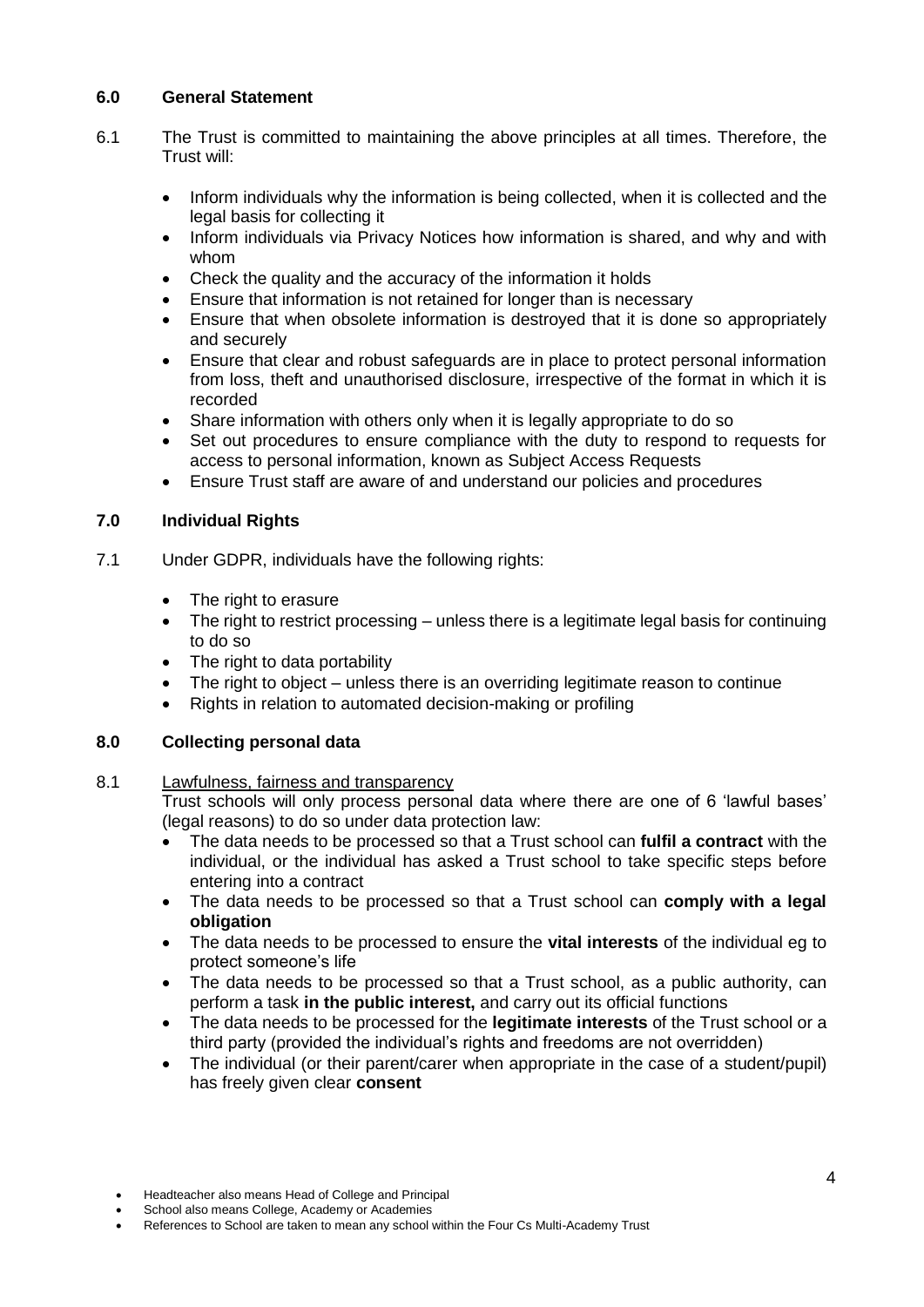- 8.2 Limitation, minimisation and accuracy
	- Trust schools will only collect personal data for specified, explicit and legitimate reasons. A Trust school will explain these reasons to the individuals when data is first collected in the form of Privacy Notices
	- If a Trust school wants to use personal data for reasons other than those given when it is first obtained, individuals concerned will be informed before it does so, and seek consent where necessary
	- Staff must only process personal data where it is necessary in order to do their jobs
	- When staff no longer need the personal data they hold, they must ensure it is deleted or anonymised.

### **9.0 Sharing personal data**

Trust schools will not normally share personal data with anyone else, but may do so where:

- There is an issue with a student/pupil or parent/carer that puts the safety of our staff at risk
- There is a need to liaise with other agencies –consent will be sought as necessary before doing this
- Suppliers or contractors need data to enable services to be provided to staff and student/pupils – for example, IT companies. When doing this, Trust schools will:
	- $\circ$  Only appoint suppliers or contractors which can provide sufficient quarantees that they comply with data protection law
	- $\circ$  Establish a data sharing agreement with the supplier or contractor, either in the contract or as a standalone agreement, to ensure the fair and lawful processing of any personal data that is shared
	- o Only share data that the supplier or contractor needs to carry out their service, and information necessary to keep them safe while working with the Trust school.
- 9.1 Trust schools will also share personal data with law enforcement and government bodies where it is legally required to do so, including for:
	- The prevention or detection of crime and/or fraud
	- The apprehension or prosecution of offenders
	- The assessment or collection of tax owed to HMRC
	- In connection with legal proceedings
	- Where the disclosure is required to satisfy safeguarding obligations
	- Research and statistical purposes, as long as personal data is sufficiently anonymised or consent has been provided
- 9.2 Trust schools may also share personal data with emergency services and local authorities to help them to respond to an emergency situation that affects any student/pupils or staff.
- 9.3 Where a Trust school transfers personal data to a country or territory outside the European Economic Area, it will be done so in accordance with data protection law.

#### **10.0 Subject Access Requests**

10.1 Individuals have a right to make a 'subject access request' to gain access to personal information that the school holds about them. This must be made in writing and must include the following:

References to School are taken to mean any school within the Four Cs Multi-Academy Trust

Headteacher also means Head of College and Principal

School also means College, Academy or Academies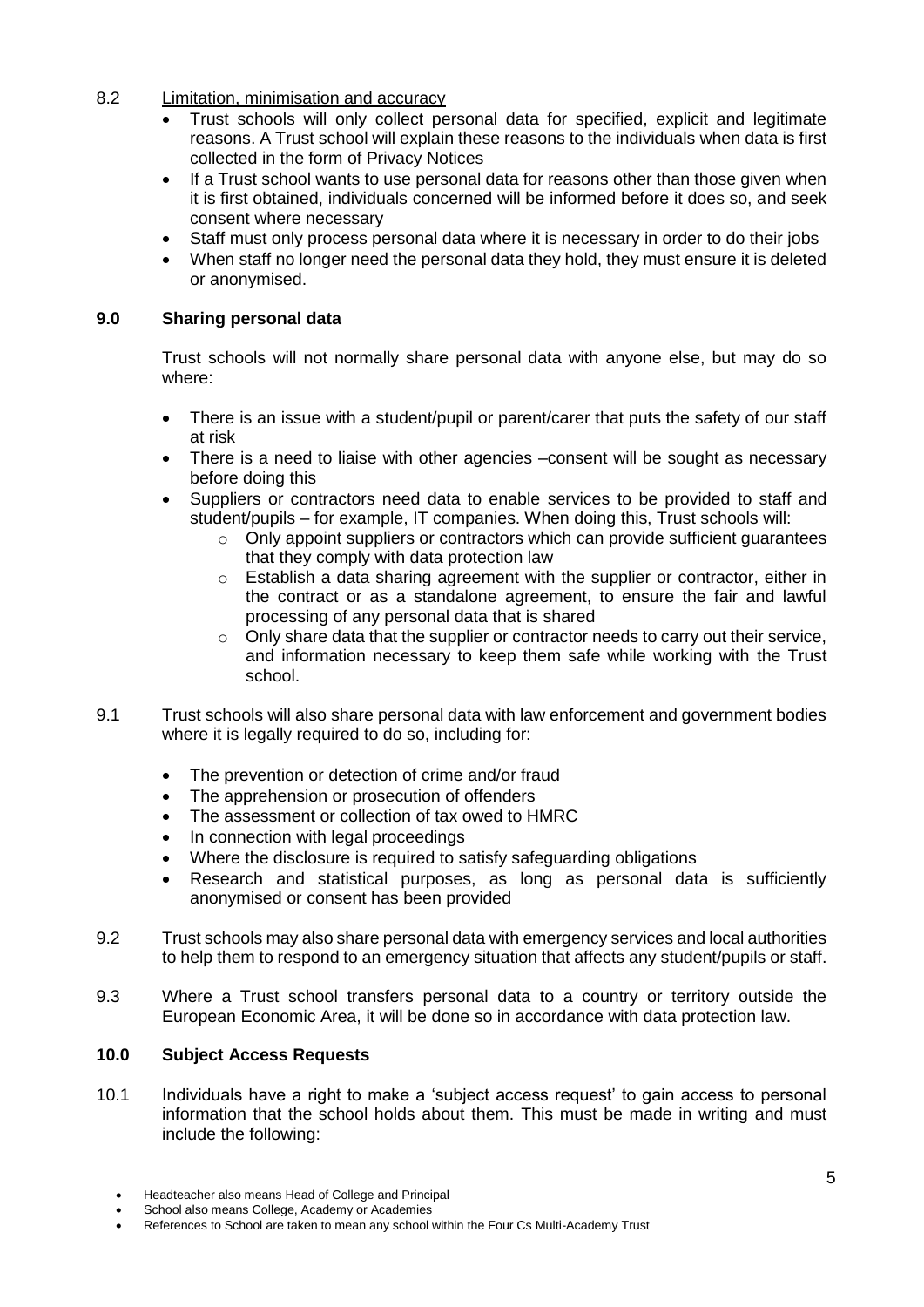- Name of individual
- Correspondence address
- Contact number and email address
- Details of the information requested
- 10.2 Employees who receive a written request should forward it initially to their respective Headteacher who will in turn inform the Trust's Data Protection Officer. The response time for subject access requests, once officially received, is one calendar month. Although no charges are made for information provided, Trust schools reserve the right to consider charging for multiple, repetitious requests from the same data subject if it is felt appropriate.
- 10.3 When / if receiving telephone enquiries, a Trust school will only disclose personal data held on their systems if the caller's identity is checked and proof of relationship to child, if applicable, is established.

#### **11.0 Children and subject access requests**

Personal data about a child belongs to that child, and not the child's parents or carers. For a parent or carer to make a subject access request with respect to their child, the child must either be unable to understand their rights and the implications of a subject access request, or have given their consent.

#### 11.1 Primary schools:

Children below the age of 12 are generally not regarded to be mature enough to understand their rights and the implications of a subject access request. Therefore, most subject access requests from parents or carers of student/pupils at a Trust school may be granted without the express permission of the student/pupil. This is not a rule and a student/pupil's ability to understand their rights will always be judged on a case-by-case basis.

#### 11.2 Secondary schools:

Children aged 12 and above are generally regarded to be mature enough to understand their rights and the implications of a subject access request. Therefore, most subject access requests from parents or carers of student/pupils at a Trust school may not be granted without the express permission of the student/pupil. This is not a rule and a student/pupil's ability to understand their rights will always be judged on a case-by-case basis.

#### **12.0 Responding to subject access requests**

- 12.1 When responding to requests, a Trust school:
	- May ask the individual to provide 2 forms of identification
	- May contact the individual via phone to confirm the request was made
	- Will respond without delay and within one month of receipt of the request
	- Will provide the information free of charge
	- Where a request is complex or numerous a Trust school may tell the individual that it will comply within 3 months of receipt of the request. The Trust school will inform the individual of this within one month, and explain why the extension is necessary

Headteacher also means Head of College and Principal

School also means College, Academy or Academies

References to School are taken to mean any school within the Four Cs Multi-Academy Trust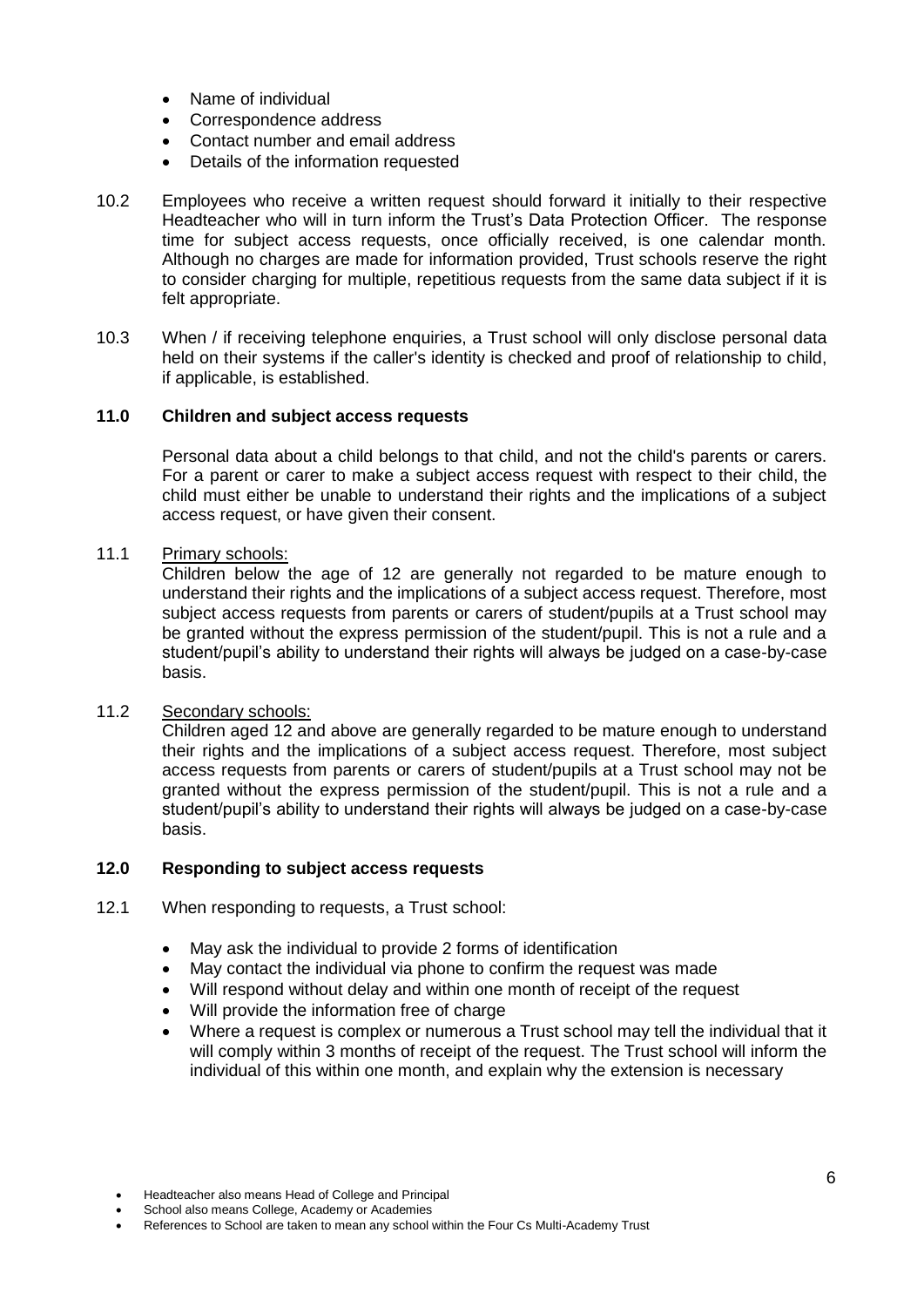- 12.2 A Trust school will not disclose information if it:
	- Might cause serious harm to the physical or mental health of the student/pupil or another individual
	- Would reveal that the child is at risk of abuse, where the disclosure of that information would not be in the child's best interests
	- Is contained in adoption or parental order records
	- Is given to a court in proceedings concerning the child
- 12.3 If the request is unfounded or excessive, a Trust school may refuse to act on it, or charge a reasonable fee which takes into account administrative costs. A request will be deemed to be unfounded or excessive if it is repetitive, or asks for further copies of the same information. When a Trust school deems it necessary to ignore a request, it will ensure that the DPO is in agreement before notifying the individual. When a Trust school refuses a request, it will tell the individual why, and tell them they have the right to complain to the ICO.

#### **13.0 Consent**

13.1 Where data is subject to active consent by the data subject, this consent can be revoked at any time in writing.

#### **14.0 Biometric Recognition Systems**

- 14.1 Where a Trust school uses student/pupils' biometric data as part of an automated biometric recognition system (for example, student/pupils use finger prints to receive school dinners instead of paying with cash), it will comply with the requirements of the [Protection of Freedoms Act 2012.](https://www.legislation.gov.uk/ukpga/2012/9/section/26)
- 14.2 Parents/carers will be notified before any biometric recognition system is put in place or before their child first takes part in it. The Trust school will get written consent from at least one parent/carer before any biometric data is taken from their child and first processed.
- 14.3 Parents/carers and student/pupils have the right to choose not to use the school's biometric system(s). A Trust school will provide alternative means of accessing the relevant services for those student/pupils.
- 14.4 Parents/carers and student/pupils can object to participation in the school's biometric recognition system(s), or withdraw consent, at any time, and the Trust school will make sure that any relevant data already captured is deleted.
- 14.5 As required by law, if a student/pupil refuses to participate in, or continue to participate in, the processing of their biometric data, the Trust school will not process that data irrespective of any consent given by the student/pupil's parent/carers.
- 14.6 Where staff members or other adults use the school's biometric system(s), the Trust school will also obtain their consent before they first take part in it, and provide alternative means of accessing the relevant service if they object. Staff and other adults can also withdraw consent at any time, and the school will delete any relevant data already captured.

Headteacher also means Head of College and Principal

School also means College, Academy or Academies

References to School are taken to mean any school within the Four Cs Multi-Academy Trust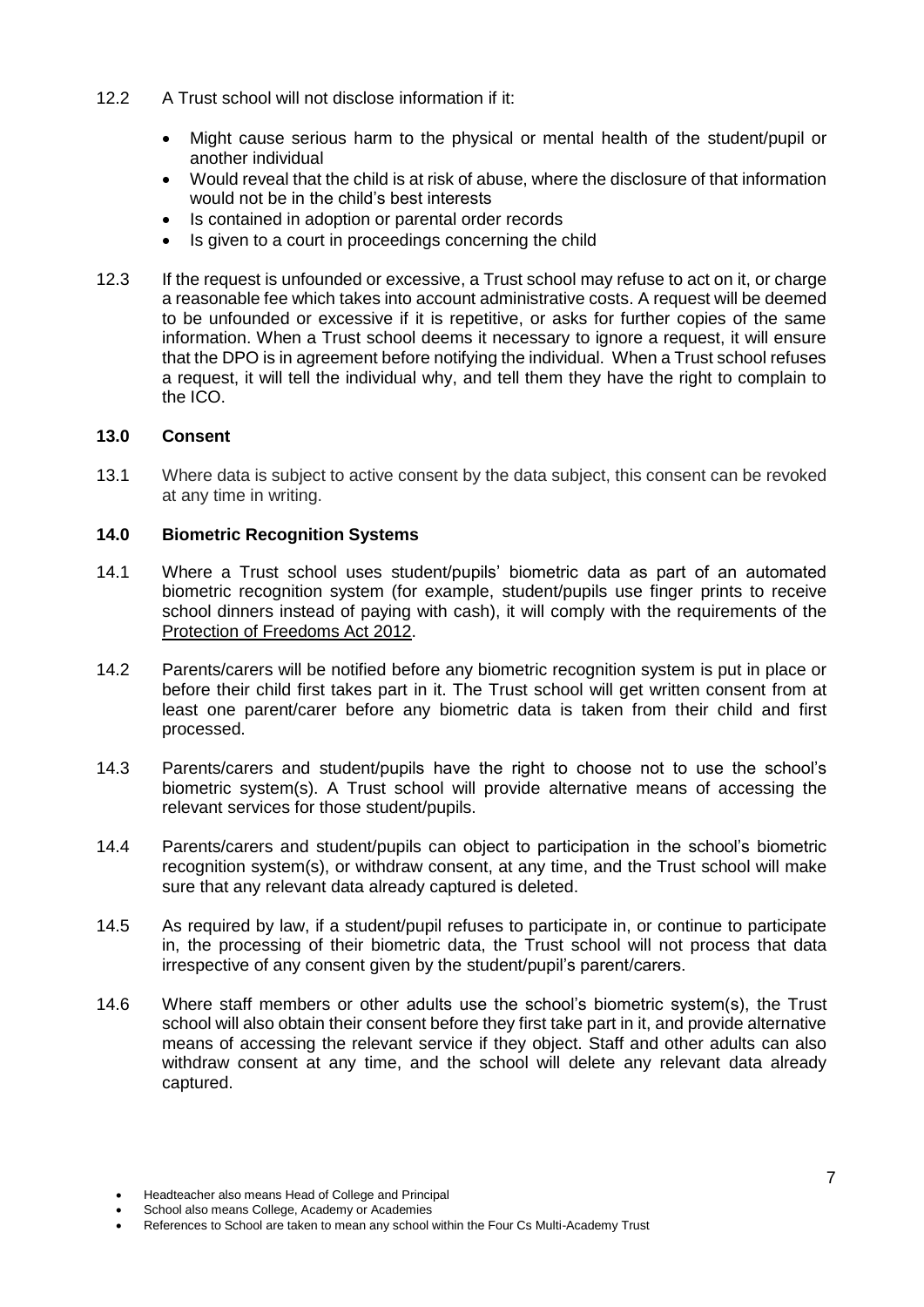### **15.0 CCTV (where installed)**

Trust schools use CCTV in various locations around the school site to ensure it remains safe. The Trust school will adhere to the ICO's [code of practice](https://ico.org.uk/media/for-organisations/documents/1542/cctv-code-of-practice.pdf) for the use of CCTV. See separate Security Policy for further information.

#### **16.0 Photographs and videos**

As part of school activities, a Trust school may take photographs and record images of individuals within the school.

#### 16.1 Primary schools

The Trust school obtains written consent from parents/carers for photographs and videos to be taken of their child for communication, marketing and promotional materials.

#### 16.2 Secondary schools

The Trust school obtains written consent from parents/carers, or student/pupils aged 18 and over, for photographs and videos to be taken of student/pupils for communication, marketing and promotional materials.

#### 16.3 Uses may also include:

- Within school on notice boards and in school magazines, brochures, newsletters, etc.
- Outside of school by external agencies such as the school photographer, newspapers, campaigns
- Online on a school website or social media pages
- 16.4 Consent can be refused or withdrawn at any time. If consent is withdrawn, the Trust school will delete the photograph or video and not distribute it further.
- 16.5 When using photographs and videos in this way the Trust school will not accompany them with any other personal information about the child, to ensure they cannot be identified.

#### **17.0 Data protection by design and default**

- 17.1 The Trust will put measures in place to show that it has integrated data protection into all of our data processing activities, including:
	- Appointing a suitably qualified DPO, and ensuring they have the necessary resources to fulfil their duties and maintain their expert knowledge
	- Only processing personal data that is necessary for each specific purpose of processing, and always in line with the data protection principles set out in relevant data protection law
	- Completing Data Protection Impact Assessments where the processing of personal data presents a high risk to rights and freedoms of individuals, and when introducing new technologies (the DPO will advise on this process)
	- Training members of staff on data protection law, this policy, any related policies and any other data protection matters; it will also keep a record of attendance
	- Conducting reviews and audits to test our privacy measures and make sure it is compliant

Headteacher also means Head of College and Principal

School also means College, Academy or Academies

References to School are taken to mean any school within the Four Cs Multi-Academy Trust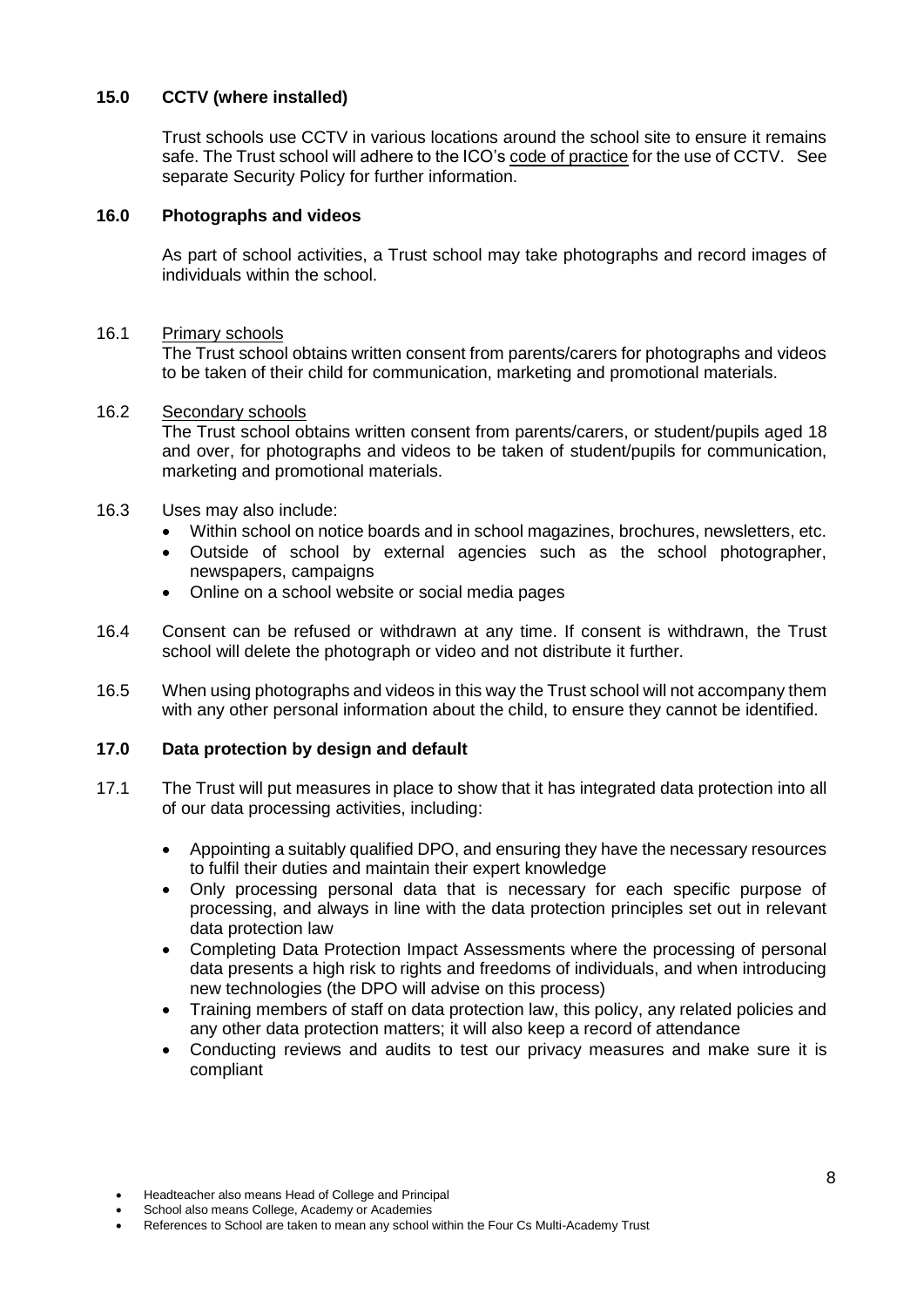#### **18.0 Data security and storage of records**

- 18.1 Trust schools will protect personal data and keep it safe from unauthorised or unlawful access, alteration, processing or disclosure, and against accidental or unlawful loss, destruction or damage.
- 18.2 In particular:
	- Papers containing confidential personal data must not be left on office and classroom desks, on staffroom tables, pinned to notice/display boards, or left anywhere else where there is general access
	- Encryption software is used to protect laptops
	- Staff, student/pupils or Trustees/Governors should not store personal information on their personal devices
	- Where a Trust school needs to share personal data with a third party, it will carry out due diligence and take reasonable steps to ensure it is stored securely and adequately protected

### **19.0 Retention and Disposal of Data**

- 19.1 Trust schools will hold student/pupil data for no longer than is necessary for the purpose or purposes it was collected. Reasonable steps will be taken to destroy, or erase from the systems, all data which is no longer required.
- 19.2 Personal data must be disposed of in a way that protects the rights and privacy of data subjects (eg, shredding, disposal as confidential waste, secure electronic deletion).
- 19.3 Trust schools will shred or incinerate paper-based records, and overwrite or delete electronic files. A third party may be used to safely dispose of records on the school's behalf. If it does so, it will require the third party to provide sufficient guarantees that it complies with data protection law.

#### **20.0 Data Breaches**

- 20.1 A personal data breach means a breach of security leading to the accidental or unlawful destruction, loss, alteration, unauthorised disclosure of, or access to, personal data. This includes breaches that are the result of both accidental and deliberate causes. It also means that a breach is more than just about losing personal data. A personal data breach can be broadly defined as a security incident that has affected the confidentiality, integrity or availability of personal data. In short, there will be a personal data breach whenever any personal data is lost, destroyed, corrupted or disclosed; if someone accesses the data or passes it on without proper authorisation; or if the data is made unavailable and this unavailability has a significant negative effect on individuals.
- 20.2 Personal data breaches could include:
	- access by an unauthorised third party
	- deliberate or accidental action (or inaction) by a controller or processor
	- sending personal data to an incorrect recipient
	- computing devices containing personal data being lost or stolen
	- alteration of personal data without permission
	- loss of availability of personal data.
- 20.3 When a personal data breach has occurred, the DPO will need to establish the likelihood and severity of the resulting risk to people's rights and freedoms. If it is a risk, then the DPO will report to the ICO.
	- Headteacher also means Head of College and Principal
	- School also means College, Academy or Academies
	- References to School are taken to mean any school within the Four Cs Multi-Academy Trust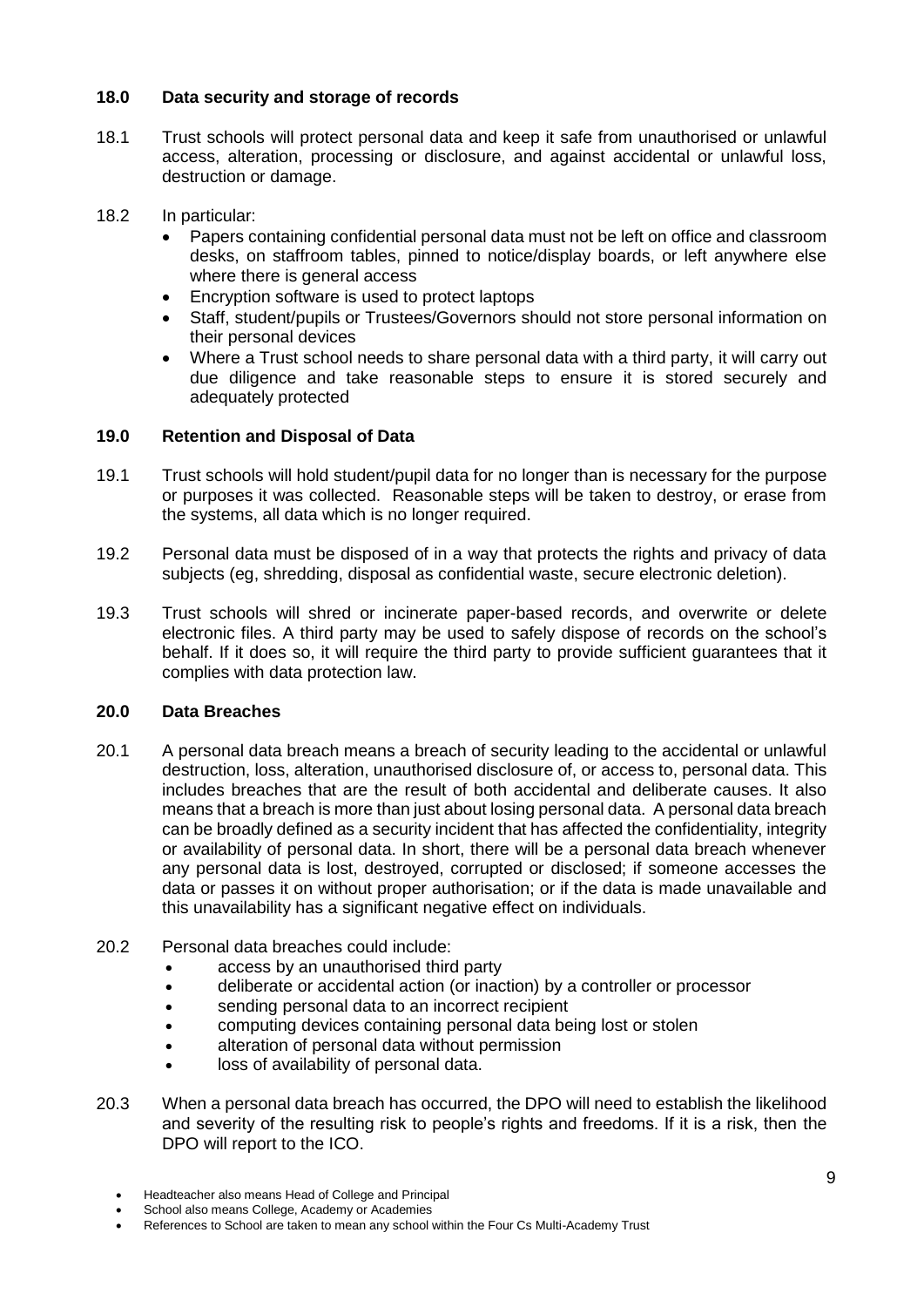20.4 Trust schools will make all reasonable endeavours to ensure that there are no personal data breaches. In the unlikely event of a suspected data breach, the Trust will follow the procedure set out. When appropriate, the Trust will report the data breach to the ICO within 72 hours through the DPO.

#### **21.0 Training**

21.1 All staff are provided with data protection training as part of their induction process. Data protection will also form part of continuing professional development, where changes to legislation, guidance or processes make it necessary.

### **22.0 Compliance**

- 22.1 The Trust is committed at the highest level to putting relevant policies and procedures in place to demonstrate compliance. These involve the following:
	- Ensuring appropriate technical and organisational measures are in place
	- Keeping records on data processing activities (eg records of data shared with which organisations)
	- Undertaking Data Protection Impact Assessments eg when considering implementation of new systems
	- Ensuring third party suppliers (for example parent payment platforms) are GDPR compliant, and that legally-binding contracts with any company processing personal data are in place.

#### **23.0 Data Protection Impact Assessments (DPIA)**

- 23.1 A DPIA should be carried out when:
	- using new technologies; and
	- the processing is likely to result in a high risk to the rights and freedoms of individuals.
- 23.2 The three primary conditions identified in the GDPR are:
	- A systematic and extensive evaluation of personal aspects relating to natural persons, which is based on automated processing, including profiling, and on which decisions are based that produce legal effects concerning the natural person or similarly significantly affect the natural person
	- Processing on a large scale of special categories of data or of personal data relating to criminal convictions and offences
	- Systematic monitoring of a publicly accessible area on a large scale.
- 23.3 When conducting a DPIA it must contain:
	- A description of the processing operations and the purposes, including, where applicable, the legitimate interests pursued by the controller
	- An assessment of the necessity and proportionality of the processing in relation to the purpose
	- An assessment of the risks to individuals
	- The measures in place to address risk, including security and to demonstrate compliance.
- 23.4 The DPIA should be driven by people with appropriate expertise and knowledge of the project in question. In addition, the organisation should seek the DPO's advice as a part of the process.
	- Headteacher also means Head of College and Principal
	- School also means College, Academy or Academies
	- References to School are taken to mean any school within the Four Cs Multi-Academy Trust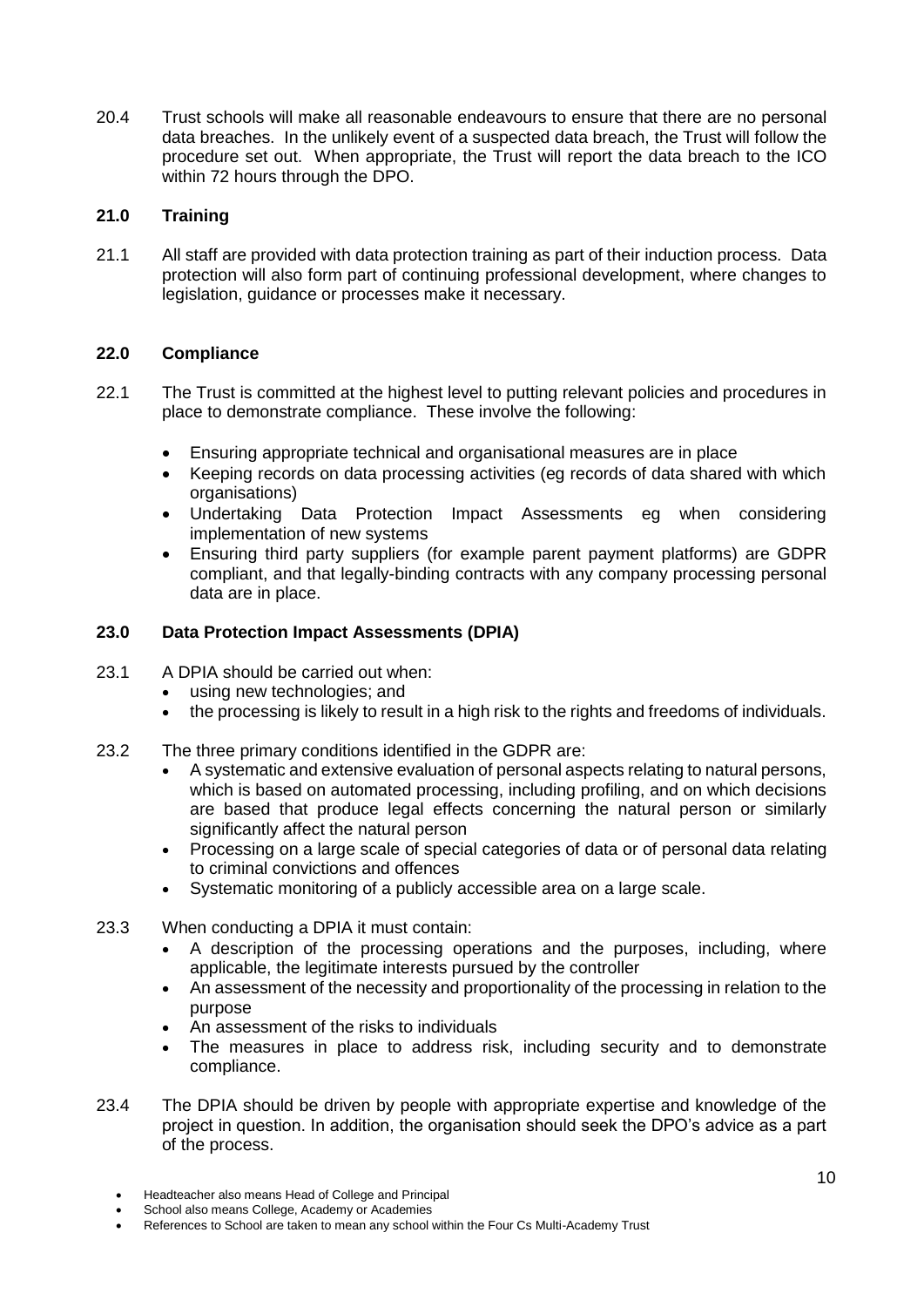23.5 Where necessary, the controller shall carry out a review to assess if processing is performed in accordance with the data protection impact assessment at least when there is a change of the risk represented by processing operations.

#### **24.0 Contacts**

24.1 If you have any enquires in relation to this policy, please contact the Trust's Data Protection Officer who will also act as the contact point for any subject access requests (this information is available in the Trust's Privacy Notices). Further advice and information is available from the Information Commissioner's Office, www.ico.gov.uk or telephone 0303 123 1113.

#### **25.0 Complaints**

25.1 Complaints will be dealt with in accordance with the Trust's Complaints Policy. Complaints relating to information handling or which are not appropriate to be dealt with through the Trust's Complaints procedure may be referred to the Information Commissioner (the statutory regulator).

#### **26.0 Review**

26.1 The Trust Board will review this policy in line with the procedure for policy review.

#### Date for Review

If no other reason for review, this policy will be reviewed every three years by the Trustees with the next review being Spring 2022.

School also means College, Academy or Academies

Headteacher also means Head of College and Principal

References to School are taken to mean any school within the Four Cs Multi-Academy Trust